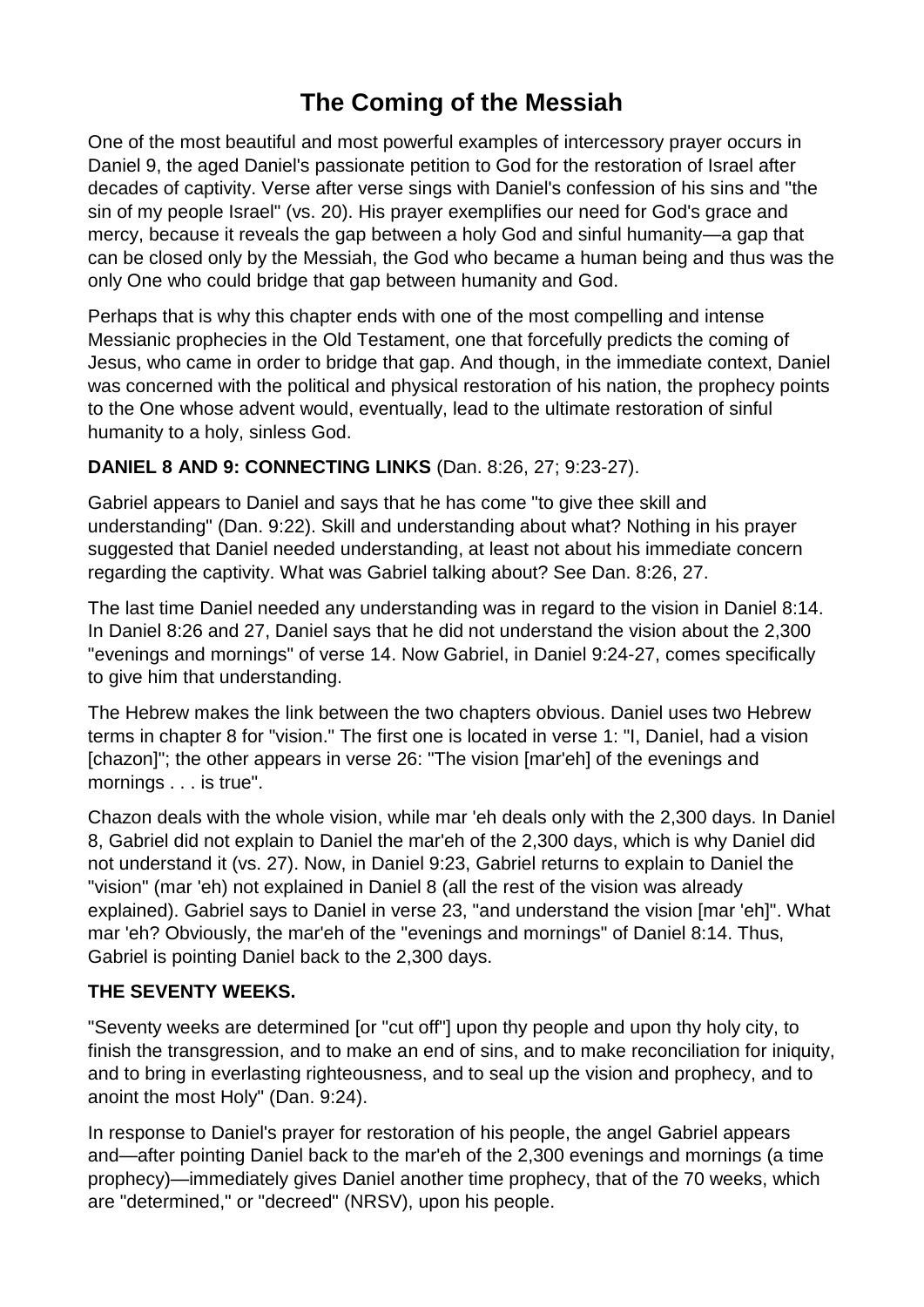The verb chatak, translated "determined" or "decreed," never appears anywhere else in the Hebrew Bible; thus students cannot compare its use with other texts, a commonly used method for seeking to learn the meaning of words found in the text. Nevertheless, the same verb has been used in other Hebrew sources, and from these sources it is clear that although "determine" or "decreed" is a viable translation, the verb originally expressed the more concrete idea of separation by cutting or cutting off. In fact, in a majority of cases in which it is used, chatak clearly means "cut off."

Because the verb could mean either "determine" or "cut off," the context is decisive in choosing the best translation. Gabriel, before even mentioning the 70 weeks, points Daniel back to the 2,300 evenings and mornings; then, in the context of 2,300 days, he says the 70 weeks are chatak. The basic meaning of "cut off" fits better than "decreed." The 70 weeks, the shorter time prophecy, is "cut off" from the longer one, the 2,300 days of Daniel 8:14.

In fact, the angel avoids using the verb to decree in that specific instance, though he knows the word and, indeed, uses it only a few verses later (Dan. 9:26).

Thus, whatever the meaning of the 70 weeks, this time prophecy is "cut off" from the larger one, the 2,300 days of the previous chapter.

### **THE COMING OF THE MESSIAH** (Dan. 9:25-27).

The meaning of the 70-week prophecy of Daniel 9 is much more challenging to grasp than other passages of Scripture. However, in analyzing the passage, consider the following points:

1. The first thing announced is the coming of the Messiah after 62 weeks plus 7 weeks (69 weeks). See Daniel 9:25. He will initiate His ministry at the end of the 69 weeks as the Anointed One (Mark 1:9-11).

2. Though what will take place during the seven weeks is not clearly stated, the context suggests that the city of Jerusalem will be rebuilt (Dan. 9:25).

3. According to Daniel 9:26, "after the sixty-two weeks" (plus the previous seven) the Anointed One will be killed, and no one will help Him. This will take place during the last week of the 70 weeks—an obvious reference to Christ's sacrificial death on the cross.

4. During the last week, the Messiah will also "confirm a covenant with many" (vs. 27). A better translation could be "he will make a strong covenant." This is the new covenant firmly established through the blood of Christ (Luke 22:20) and includes Jews and Gentiles who, through faith in Christ, enjoy its benefits.

5. During the middle of the seventieth week, the sacrificial system of the Old Testament would end (Dan. 9:27). The Hebrew word translated "middle" (chatsi) does not mean "half" but "midst." Christ's sacrificial death brought to an end the Israelite sacrificial system (Mark 15:37, 38; Heb. 10:8-10).

6. The destruction of Jerusalem by the Roman armies is predicted in this prophecy, even if it is not clearly stated that it will happen during the 70 weeks. The destruction is decreed to take place in the future, but we are not told when (Dan. 9:26). The fate of the city was decreed by Jesus during His ministry (Matt. 24:1, 2) and took place about forty years later.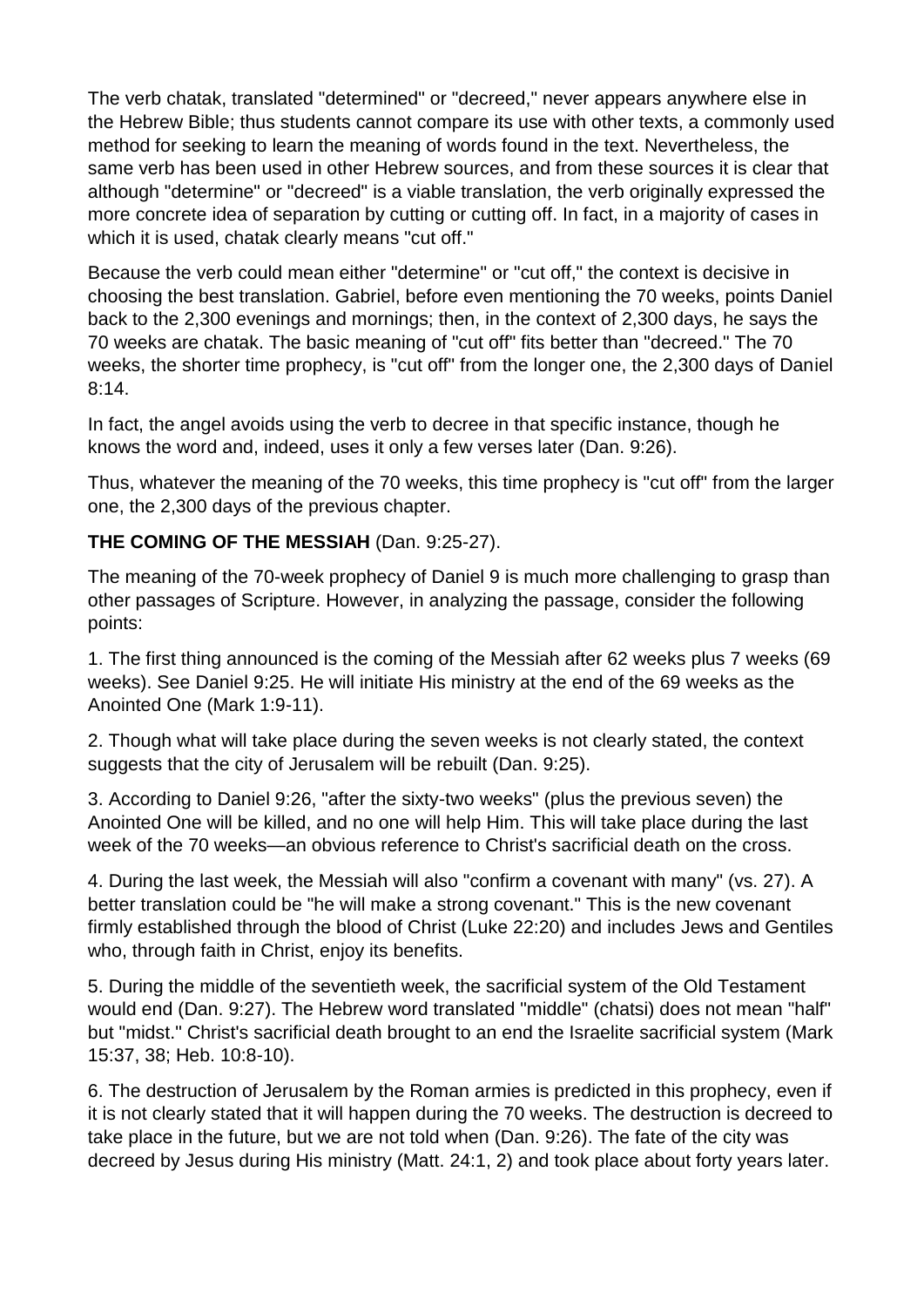7. Because the 70 weeks cover the historical period from the time of Persia to the coming of the Messiah, the prophetic period represents 490 literal years, not days (70 weeks, composed of 7 days each, is the equivalent of 490 prophetic days, or 490 literal years).

### **CHRONOLOGY OF THE 70 WEEKS** (Ezra 7; Dan. 9:25).

What event initiated the prophecy of the 70 weeks? Dan. 9:25.

Gabriel provides information that enables us to identify the specific decree he refers to in the prophecy. The decree authorizes the restoration and the rebuilding of Jerusalem. The verb restore refers to the return of the city to the Jews to administer it in accordance with their own laws, while the reconstruction of the city is indicated by the verb rebuild.

Ezra mentions a Persian decree given by Cyrus in 537 B.C. to rebuild the temple (Ezra 1:1-4), which was reaffirmed by Darius in 520 B.C. (Ezra 6:1-12). However, that specific decree does not refer to the one mentioned in Daniel 9:25, because, according to Gabriel's words, the decree involved the rebuilding of the city, not just the temple. Another decree was issued by Artaxerxes in 457 B.C., authorizing the restoration and rebuilding of Jerusalem (Ezra 4:7-23; 7:12-26). This decree allowed the Jews to govern Judah according to their own law (7:25, 26) and is the only decree that meets the prophetic stipulations. Later (444 B.C.), it was reactivated by the king as requested by Nehemiah (Nehemiah 2).

Study the following diagram (using the comments that follow and previous lessons) until you are able to explain it to others. (Dan. 9:24; Dan. 8:14)



## **2,300 day chart**

1. In 457 B.C., Artaxerxes issued the decree; 49 years later (7 prophetic weeks) the city was rebuilt (408 B.C.); Christ was anointed in AD. 27 (the sixty-ninth week) and died in A.D. 31 (the middle of the seventieth week). Stephen died as a martyr in A.D. 34 (the date we use to end the 70-week prophecy), and from that point the gospel went also to the Gentile world.

2. Because the 70 weeks (490 years) are part of the 2,300 years, 457 B.C. becomes the starting point for the 2,300 years, which ended in 1844, the year the cleansing of the heavenly sanctuary was to begin (Dan. 8:14).

3. According to Daniel 7:25, 26, the pre-Advent aspect of the final judgment was to start sonic time after 1798; we have now the exact year: 1844.